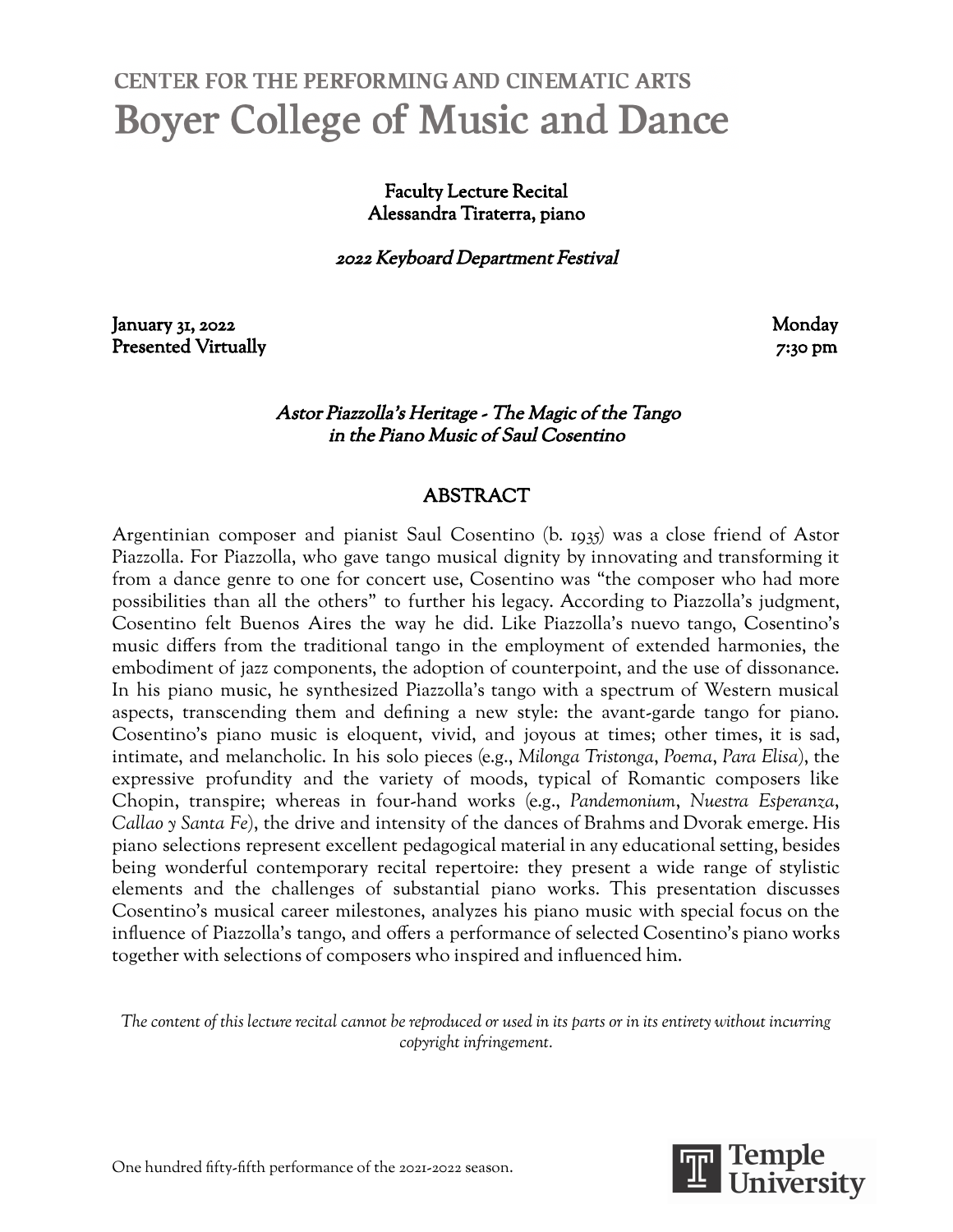## Program

| Nocturne in D-flat major, Op. 27, No. 2 | Frédéric Chopin (1810-1849)                                             |
|-----------------------------------------|-------------------------------------------------------------------------|
| Intermezzo in A major, Op. 118, No. 2   | Johannes Brahms (1833-1897)                                             |
| Para Elisa                              | Saul Cosentino (b. 1935)                                                |
| Poema                                   |                                                                         |
| Vals de Cristal                         |                                                                         |
| Plegaria                                |                                                                         |
|                                         |                                                                         |
| Oblivion                                | Astor Piazzolla (1921-1992)<br>arr. Saul Cosentino & Juan Carlos Zunini |

Milonga Tristonga Saul Cosentino & Juan Carlos Zunini (1945-2010)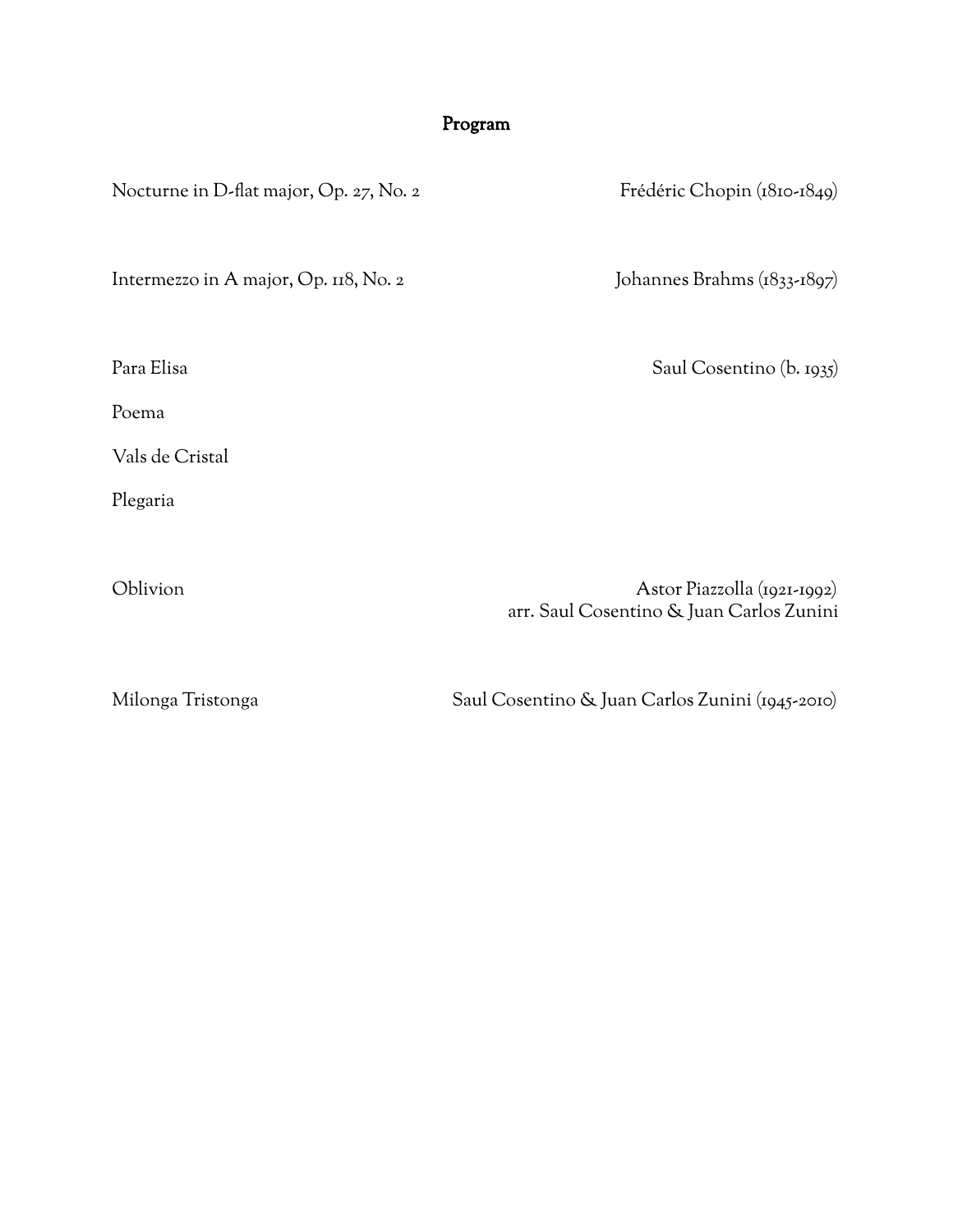### Program Notes

Alessandra Tiraterra became acquainted with Saul Cosentino at the end of 2017 when she discovered, thanks to Ukrainian-Lebanese pianist Tatiana Primak-Khoury (artist-in-residence at Balamand University in Lebanon) the concert version for piano of Piazzolla's *Oblivion* arranged by Saul Cosentino and Uruguayan pianist Juan Carlos Zunini. Since then, Alessandra Tiraterra and Saul Cosentino have been in touch regularly. They met for the first time in Belgium in July 2019 on the occasion of Tiraterra's lecture-recital on Cosentino's piano music at the Miry Concertzaal of the Royal Conservatory of Music of Ghent, which the composer attended. *Astor Piazzolla's Heritage and the Magic of the Tango in the Piano Music of Saul Cosentino* is the work that Alessandra Tiraterra has dedicated to the piano music of Cosentino, who welcomed and warmly supported her study. For Tiraterra, Cosentino loves to explore melody like Chopin, but his music also presents, in high points in particular, an orchestral texture that reminds one of Brahms, and it features harmonic choices found already in post-romantic composers. Therefore, the closest to get to define Cosentino's music for piano is to talk about "sounds without words'' in a tradition that goes back to Chopin's short pieces (*Nocturnes* in particular) and Mendelssohn's *Lieder Ohne Worte*, with sections featuring orchestral texture influenced by Brahms' *Klavierstucke* and with harmonic choices influenced by Faure', Debussy, and Ravel.

Cosentino's texture explores a gorgeous lyrical sonic system that helps students fix two features necessary to the correct piano playing: 1) the balance between the two hands and 2) the awareness of the sound capabilities of the modern piano as well as the approach to the huge dynamic range of the instrument. Tiraterra considers Cosentino's piano music an artistic journey for her and for her students. Her focus, while working on a Cosentino's piece, is on the main aspects of a strong musical interpretation: the attention to phrasing (how it shapes a piece and what it adds to the dynamic discourse in the piece), the clarity, the purity, the power, the nuances, and the quality of sound in any dynamic level, the understanding of the musical structure of a piece to be fully aware of how to express its musical content, and the importance of concepts like balance, control of the pedalization (damper and soft pedals), and rubato.

The end of the twentieth century saw the emergence of many fascinating styles and trends including "new romanticism," which features extensive gestures, intimate song-like melodies, and mystical qualities. Saul Cosentino's works belong to this stream of contemporary music. Cosentino has been active in the music field for more than sixty years and has been capable of synthesizing the classical tradition with the innovations introduced by the music of Astor Piazzolla, looking at the future without denying the past. As a multifaceted musician, he has performed his works and has recorded his music. As a pianist, he never forgets his instrument, which has always a central role in his output. For these reasons, Cosentino is one of the contemporary composers who best offers captivating challenges in the piano performance and pedagogy fields.